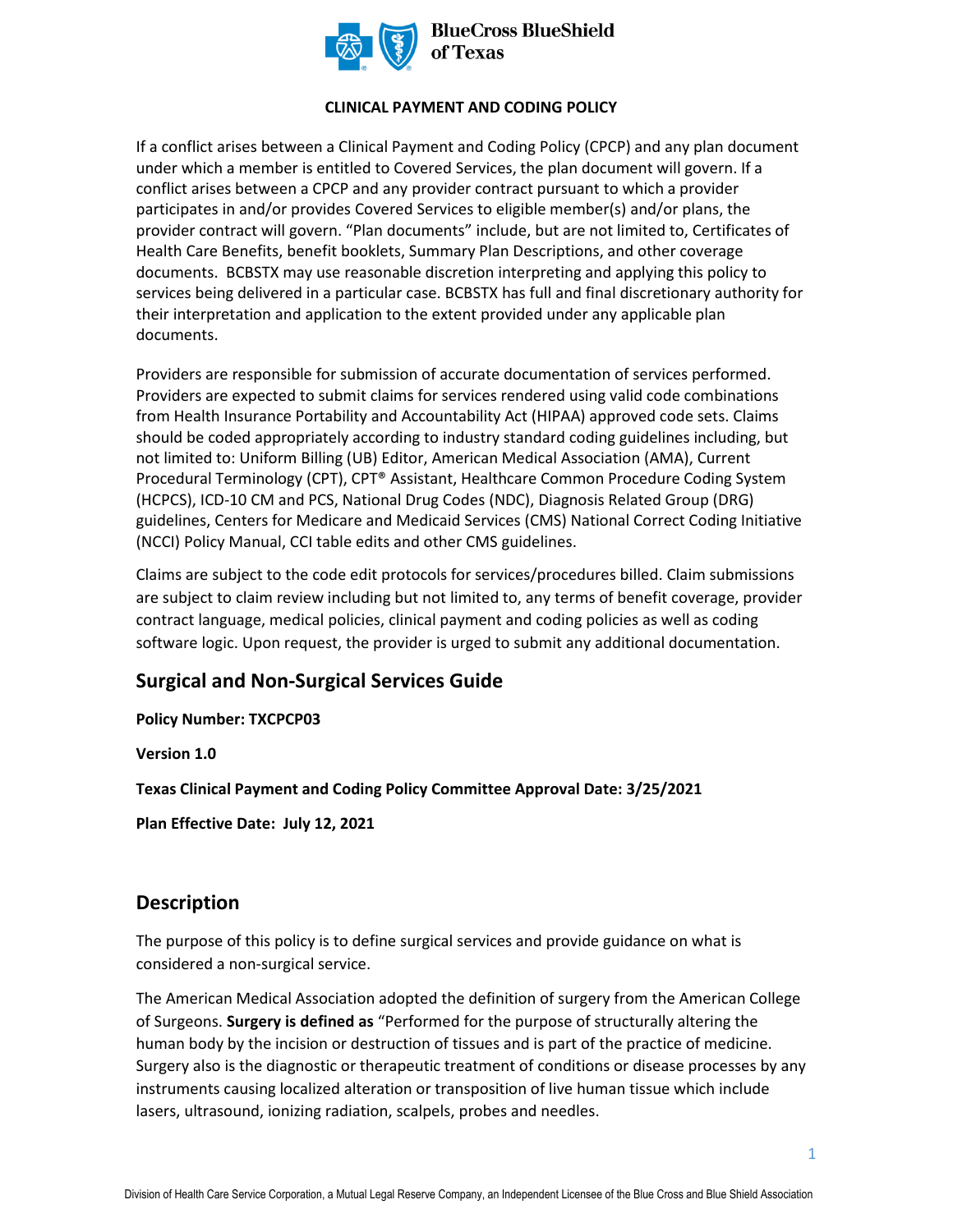

**BlueCross BlueShield** 

The tissue can be cut, burned, vaporized, frozen, sutured, probed, or manipulated by closed reductions for major dislocations or fractures, or otherwise altered by mechanical, thermal, light-based, electromagnetic, or chemical means. Injection of diagnostic or therapeutic substances into body cavities, internal organs, joints, sensory organs and the central nervous system also is considered to be surgery (this does not include the administration by nursing personnel of some injections, subcutaneous, intramuscular and intravenous when ordered by a physician). All of these surgical procedures are invasive, including those that are performed with lasers, and the risks of any surgical procedure are not eliminated by using a light knife or laser in place of a metal knife, or scalpel."

#### **Non-Surgical Services**

Non-surgical services are those which diagnose, measure or treat problems for disease or injury that do not require surgery. These services are non-invasive and therefore would not require an incision into the body or the removal of tissue. The following is not an all-inclusive list but are examples of non-surgical/non-invasive services or procedures:

- Tests, x-rays and/or scans
- Cosmetic procedures that are non-surgical (e.g., facial peels, body contouring, injections)
- Physical examinations
- Rehabilitative procedures or allied health therapies that help restore a person's physical function
- Therapy treatments such as radiation therapies, physical therapies or the use of medications (e.g., trigger point injections)
- Evaluation and Management (E/M) services

## **Reimbursement Information:**

- Providers must append the appropriate modifier to supervising physician claim submissions when billing on behalf of a mid-level provider or other qualified surgical assistants for surgical and non-surgical services. For more information on appropriate modifiers, see **CPCP023 Modifier Reference Guideline**.
- Supplies used for non-surgical services are not reimbursed separately unless otherwise specified.
- CPT codes listed in the Surgery section of the CPT book (10004-69990) and additional related HCPCS codes (e.g., some HCPCS Level II G codes) are surgical procedure codes. Non-surgical services, such as lab tests, radiology procedures, evaluation and management services, etc., that are billed with surgical codes must be submitted with per date of service documentation.
- If surgical procedure codes are billed during a global day indicator of 0, 10, 90, YYY or ZZZ, documentation must support billing services during the global period. For more information, see **CPCP014 Global Surgical Package-Professional Providers**.